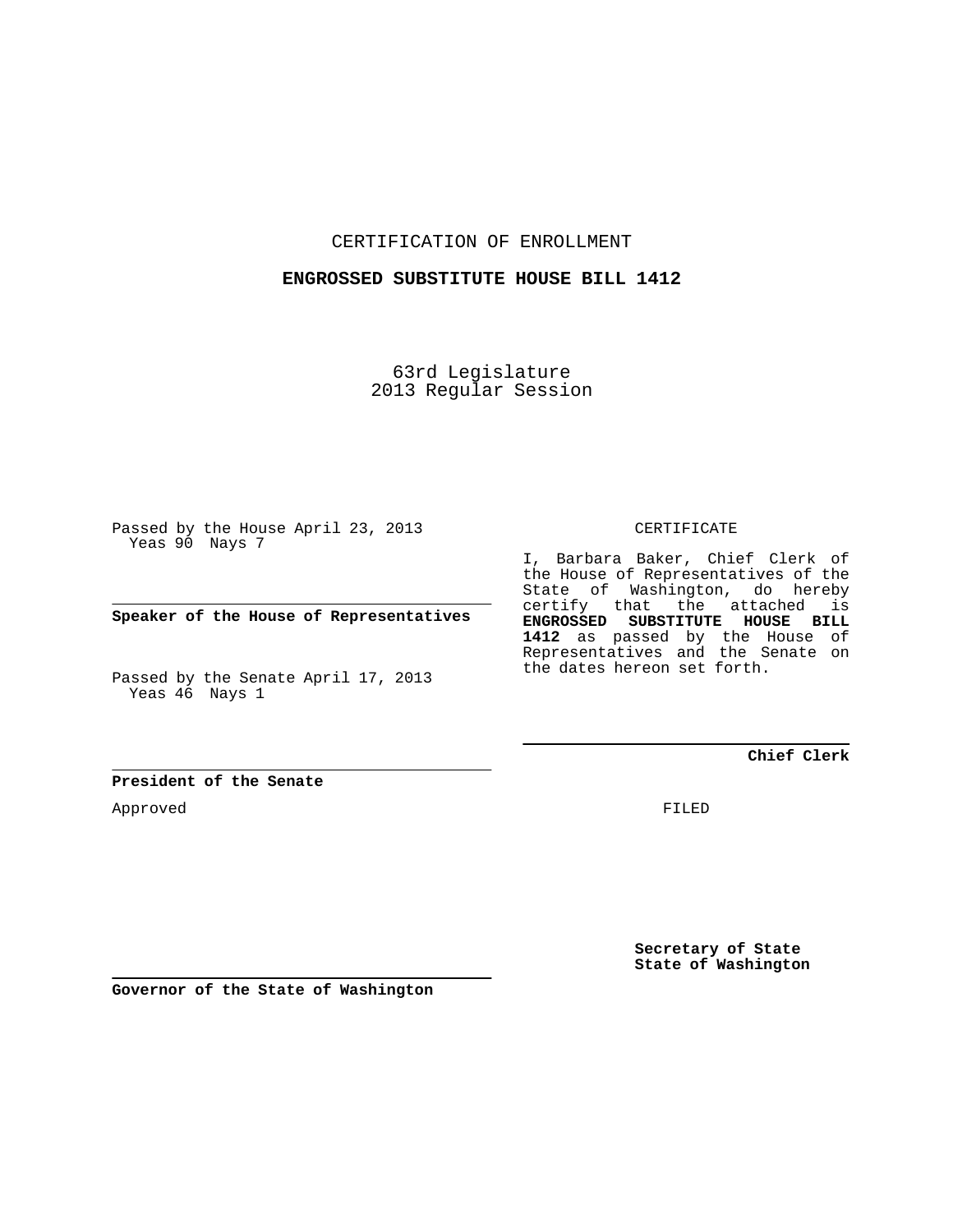## **ENGROSSED SUBSTITUTE HOUSE BILL 1412** \_\_\_\_\_\_\_\_\_\_\_\_\_\_\_\_\_\_\_\_\_\_\_\_\_\_\_\_\_\_\_\_\_\_\_\_\_\_\_\_\_\_\_\_\_

\_\_\_\_\_\_\_\_\_\_\_\_\_\_\_\_\_\_\_\_\_\_\_\_\_\_\_\_\_\_\_\_\_\_\_\_\_\_\_\_\_\_\_\_\_

## AS AMENDED BY THE SENATE

Passed Legislature - 2013 Regular Session

## **State of Washington 63rd Legislature 2013 Regular Session**

**By** House Education (originally sponsored by Representatives Zeiger, Maxwell, Reykdal, Kagi, Riccelli, Santos, Fitzgibbon, Tarleton, Lytton, Pollet, Farrell, Freeman, Ryu, Stonier, Stanford, Hunt, Van De Wege, Kochmar, Buys, Magendanz, Hayes, O'Ban, Fey, Morrell, and Jinkins)

READ FIRST TIME 02/22/13.

 1 AN ACT Relating to community service as a high school graduation 2 requirement; adding a new section to chapter 28A.320 RCW; and creating 3 a new section.

4 BE IT ENACTED BY THE LEGISLATURE OF THE STATE OF WASHINGTON:

 5 NEW SECTION. **Sec. 1.** The legislature finds that volunteering 6 connects students to their communities and provides an opportunity for 7 students to practice and apply their academic and social skills in 8 preparation for entering the workforce. Community service can better 9 prepare and inspire students to continue their education beyond high 10 school. Community service is also associated with increased civic 11 awareness and participation by students.

12 NEW SECTION. **Sec. 2.** A new section is added to chapter 28A.320 13 RCW to read as follows:

14 By September 1, 2013, each school district shall adopt a policy 15 that is supportive of community service and provides an incentive, such 16 as recognition or credit, for students who participate in community